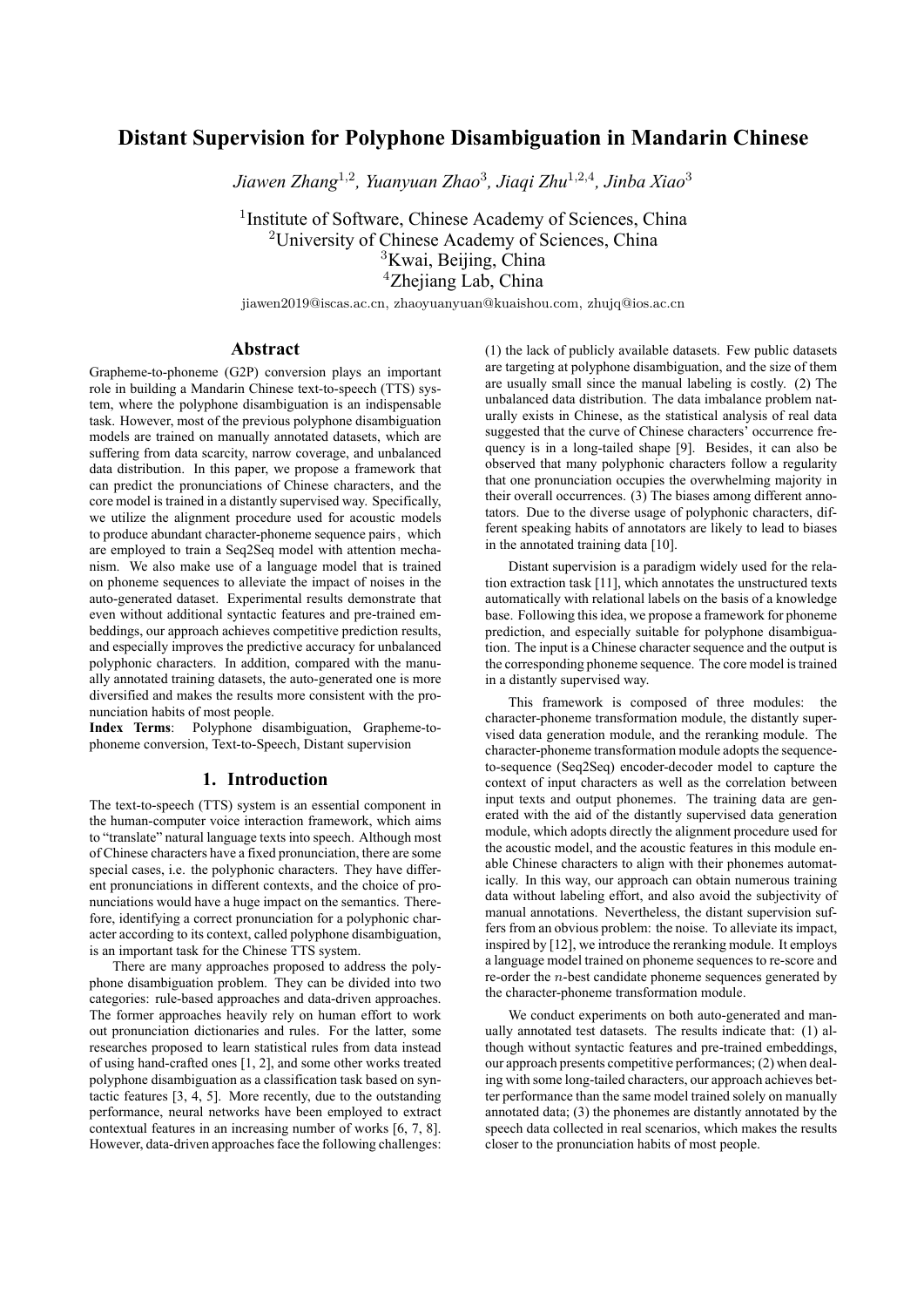

Figure 1: *Proposed phoneme prediction framework.*

# **2. Chinese Polyphonic Characters**

The Pinyin is commonly used in Mandarin Chinese to indicate a character's pronunciation, and it usually consists of several phonemes with a tone. For example, the pronunciation of the character "你" can be represented as "ni3", which consists of phonemes "n" and "i" with a tone "3". For most of Chinese characters, the pronunciation is fixed, i.e. there is only a single pinyin corresponding to a character. However, for some special cases, the pronunciation is manifold, and the selection of pronunciations would affect the meaning of the whole sentence. As shown in Table 1, in most situations, the pronunciation of a polyphonic character can be determined based on its neighbors and semantic role in the sentence.

Table 1: *Examples of polyphonic characters and their English translation in different contexts.*

| <b>Character sequence</b> | <b>English translation</b>        |  |  |  |
|---------------------------|-----------------------------------|--|--|--|
| 我不喜欢抽雪茄 (jia1)但           | I don't like to smoke cigars,     |  |  |  |
| 是我喜欢吃番茄 (qie2)            | but I like to eat <i>tomatoes</i> |  |  |  |
| 他们两人之间 (jian1)的友          | The friendship <b>between</b>     |  |  |  |
| 谊从来没有间 (jian4)断过          | them never <i>interrupted</i>     |  |  |  |

#### **3. Method**

#### **3.1. Framework overview**

The proposed framework consists of three modules: the distantly supervised data generation module, the characterphoneme transformation module, and the reranking module. As shown in Figure 1, the distantly supervised data generation module is fed with Chinese character sequences and their corresponding acoustic features, and then outputs the phoneme sequences automatically. Afterwards, those character-phoneme sequence pairs are used to train the character-phoneme transformation module. To alleviate the impact of noises, a language model is employed to re-score and re-rank the prediction results. The predicted phoneme sequence with the highest score would be the final results. In the following subsections, we will present each module of the framework in detail.

## **3.2. Distantly supervised data generation module**

The distantly supervised data generation module is introduced to obtain the phoneme sequences corresponding to the given character sequences automatically. To achieve this, we employ the speech-text force alignment procedure used for acoustic models, which takes acoustic features and character sequences as input, and the phoneme sequence aligned to the character sequence as output. Since it is a fully functional and well-performing module, we adopt it directly, and a minimal Gated Recurrent Unit with Input Projection layer (mGRUIP) [13] is harnessed to model the future temporal contexts efficiently. Then, the character-phoneme sequence pairs generated by this module are adopted as the training data of the following models.

## **3.3. Character-phoneme transformation module**

Most of the previous work regarded polyphone disambiguation as a classification problem for single characters that utilized neural networks to extract the contextual features of character sequences. However in this way, the information available in the phoneme sequence was never exploited. It is noteworthy that the Grapheme-to-phoneme (G2P) conversion is similar to a translation task. Apart from learning parameters from the source language and data pairs, the target language also contains many learnable patterns. Therefore, we apply the Seq2Seq model, which is trained upon the whole character sequences and phoneme sequences, rather than merely the features of the source character sequences.

### *3.3.1. Data preprocessing*

Before training the Seq2Seq model, the input elements (i.e. characters and phonemes) should be embedded into a distributional space. Following the settings in [14], a dictionary that contains the mappings of characters and phonemes to their vector representations is built based on our auto-generated dataset.

Note that the usage of pre-trained embeddings (e.g., Word2Vec [15]) or linguistic features to encode texts' representations would probably lead to better performances, but we only apply the simplest token embeddings here to examine the prediction results without any additional prior knowledge.

## *3.3.2. The Seq2Seq model*

We use a Seq2Seq model to predict the corresponding phoneme sequence of the input character sequence. More specifically, given a character sequence  $x$ , for each possible phoneme sequence *y*, the model computes the probability  $p(y|x)$ .

For the implementation of the Seq2Seq model, we adopt the CNN architecture proposed by Gehring et al. [16]. It is equipped with position embeddings, convolutional block structure, as well as gated linear units, and a separate attention mechanism for each decoder layer is introduced. Compared with recurrent networks, the convolutional approach has the advantage of discovering compositional structures in the sequences.

As alternatives, we also harness the Long Short-Term Memory (LSTM) network [17] with the global attention mechanism [18], which is capable of solving the explosion and vanishing gradient problems when handling sequential data, as well as the Transformer network [19], which replaces the LSTM structure with solely attention mechanism and has achieved impressive performances.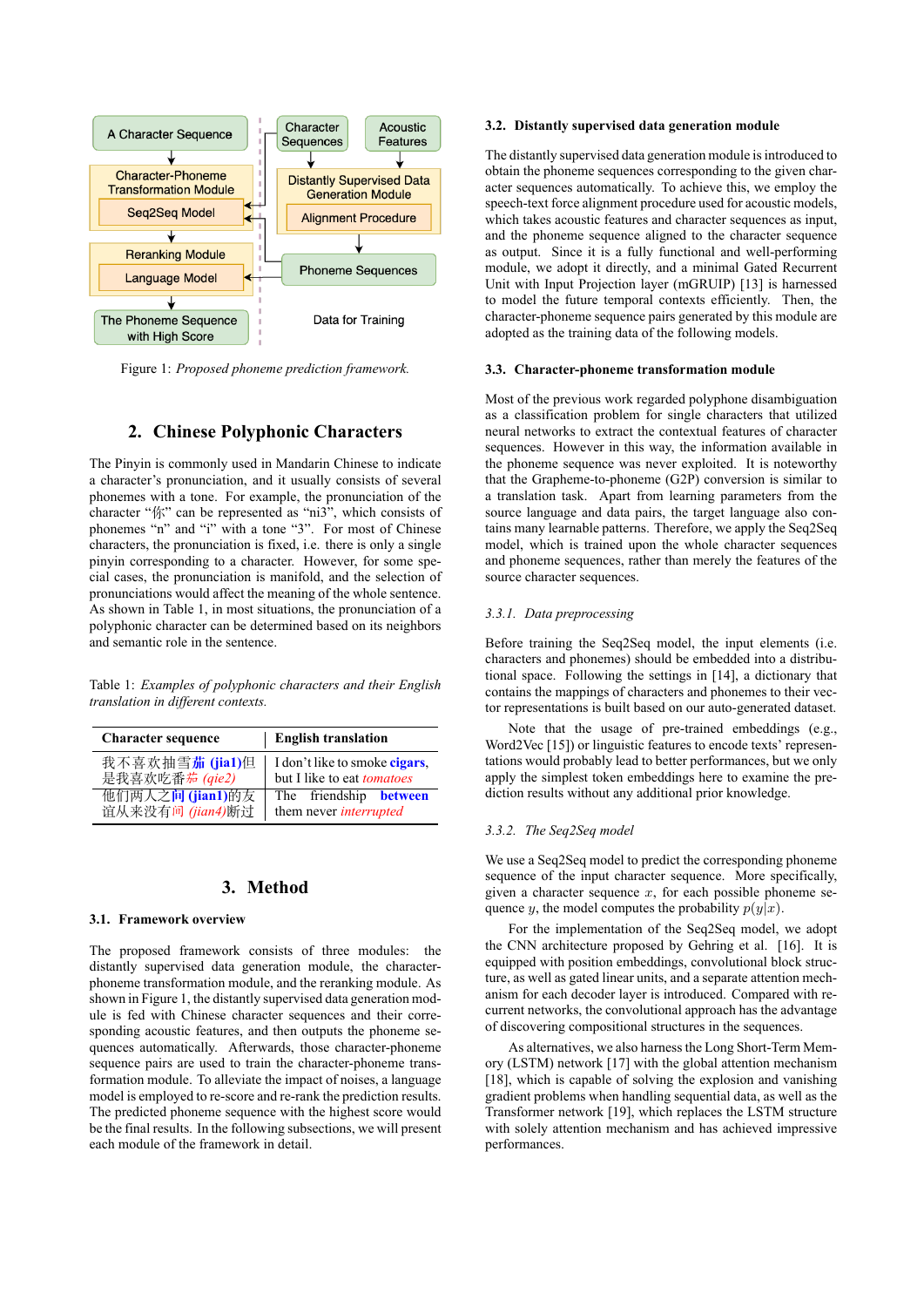## **3.4. Reranking module**

Since our training data is automatically generated, it is likely to contain many noises. Besides, in many cases, the paired data are much fewer than the unpaired data, e.g., the paired Chinese-English translations are rare, but the English texts are abundant. To this end, inspired by the neural noisy channel model [12], we train a Transformer-based language model  $p(y)$  to re-score the *n*-best candidate phoneme sequences generated by the Seq2Seq model, which aims at making full use of the unpaired data to alleviate the noise problem. Then, the predicted scores of the Seq2Seq model and the language model are linearly combined as:

$$
\log p(y|x) + \lambda \log p(y) \tag{1}
$$

where  $\lambda$  is a fixed weight, and will be made tunable in the future work.

# **4. Experiment**

#### **4.1. Dataset**

We use three datasets to test the performance of our approach. The first one is auto-generated by the data generation module, and the rest are human-annotated. The statistics of them are shown in the Table 2.

**AUTO dataset** The auto-generated (AUTO) dataset, which includes 7,082,058 sentences, is annotated by the data generation module, and 79.23% of those sentences contain polyphonic characters, which is closer to the real scenarios. We randomly select 10,000 data samples for the validation set and the test set respectively, and the rest are used for training.

**MANU test set** We also conduct the evaluation on a manually annotated (MANU) test set, which includes 146, 338 sentences, and the phoneme of each polyphonic character is annotated by native Mandarin Chinese speakers.

**CPP dataset** Lately, Park et al. published a bidirectional LSTM-based conversion package  $g2pM<sup>1</sup>$  that was trained upon a human-annotated benchmark dataset, named Chinese Polyphones with Pinyin (CPP). It includes 99, 264 sentences and is open to the public. In this dataset, only one polyphonic character is annotated in each sentence, even if two or more polyphonic characters occur. Thus, to make this dataset applicable to our framework, besides labeled Chinese characters, we also leverage g2pM to annotate all the unlabeled Chinese characters.

Table 2: *Statistics of the datasets used in our experiment.*

|             | <b>AUTO</b> | <b>MANU</b> | <b>CPP</b> |
|-------------|-------------|-------------|------------|
| Total       | 7, 082, 058 | 146, 338    | 99.264     |
| Training    | 7, 062, 058 |             | 79, 117    |
| Validation  | 10,000      |             | 9.893      |
| <b>Test</b> | 10,000      | 146, 338    | 10, 254    |

## **4.2. Experimental settings**

**Baselines** For comparison, we take a commonly used dictionary-based conversion package Pypinyin<sup>2</sup> and the conversion package g2pM mentioned above as two baselines.

**Our approach** For the Seq2Seq model, we test the performances of three networks (LSTM, Transformer, and CNN). To verify the effects of the language model, we evaluate the prediction module itself and the results re-ranked by the language model (+LM). In addition, we also trained the prediction module based on the CPP training set, marked with (CPP), for a fair comparison with g2pM.

- **Distantly supervised data generation module** It is trained on around 8000h internal Mandarin speech data with LF-MMI objective function, which is computed at a frequency of 33Hz. It contains 5 layers, each hidden layer consists of 1024 units and the input projection layer has 512 units. The input feature at time step *t* is a splicing from frame *t −* 2 to frame *t* + 2, and the target delay is 50ms. The output is context-dependent phonemes of size 2408. After testing, the character error rate (CER) of the G2P model with pre-trained 4-gram LM achieves 2*.*91 upon the Aishell test corpus [20], which indicates that the alignment procedure used here is capable of producing the phoneme sequences with high accuracy.
- **Character-phoneme transformation module** We adopt the FAIRSEQ sequence modeling toolkit [14] developed by Facebook, which provides implementations of various Seq2Seq models within the encoder-decoder framework. We set the number of hidden units to 512 and the batch size to 500. The number of layers is 2, 6, and 20 for LSTM, Transformer, and CNN respectively, where the encoder and decoder share the same configuration. We set the learning rate to 0.0005, and employ the crossentropy loss with NAG optimizer [21] for CNN architecture, and the Adam optimizer [22] with  $\beta_1 = 0.9$ ,  $\beta_2 = 0.98$  for the LSTM-based and Transformer-based models. The width of the beam search is 5, and the 50-best predictions of character-phoneme transformation module are fed into the reranking module.
- **Reranking module** The language model in the reranking module is trained on the AUTO dataset based on the implementation in [23], and shares the same parameter configuration with the Transformer in the previous module. After validation, we set  $\lambda$  in Equation 1 to 1.0.

| Model        | <b>AUTO</b> | <b>MANU</b> | <b>CPP</b> |  |
|--------------|-------------|-------------|------------|--|
| Pypinyin     | 89.25 %     | 82.53 %     | 86.64 %    |  |
| g2pM         | 87.33 %     | 82.93 %     | 94.90 %    |  |
| <b>LSTM</b>  | 91.71 %     | 81.31 %     | 77.83 %    |  |
| Trans.       | 96.56 %     | 84.64 %     | 83.18%     |  |
| <b>CNN</b>   | 96.86 %     | 86.01 %     | 89.52 %    |  |
| $LSTM + LM$  | 95.81 %     | 81.28%      | 79.07 %    |  |
| Trans. $+LM$ | 96.61 %     | 84.66 %     | 82.90 %    |  |
| $CNN + LM$   | 96.88 %     | 86.20%      | 89.49 %    |  |
| CNN (CPP)    | 87.46 %     | 79.25 %     | 97.20 %    |  |
| CNN+LM (CPP) | 87.76%      | 82.93 %     | 97.51 %    |  |

Table 3: *Accuracy on three test datasets for different models.*

#### **4.3. Results and analysis**

#### *4.3.1. Overall evaluation results*

Table 3 compares the accuracy of different models upon different test datasets. We can observe that:

(1) Although the AUTO training set contains many noises, we find that our approach has a better overall performance than

<sup>1</sup>https://github.com/kakaobrain/g2pM

<sup>2</sup>https://github.com/mozillazg/python-pinyin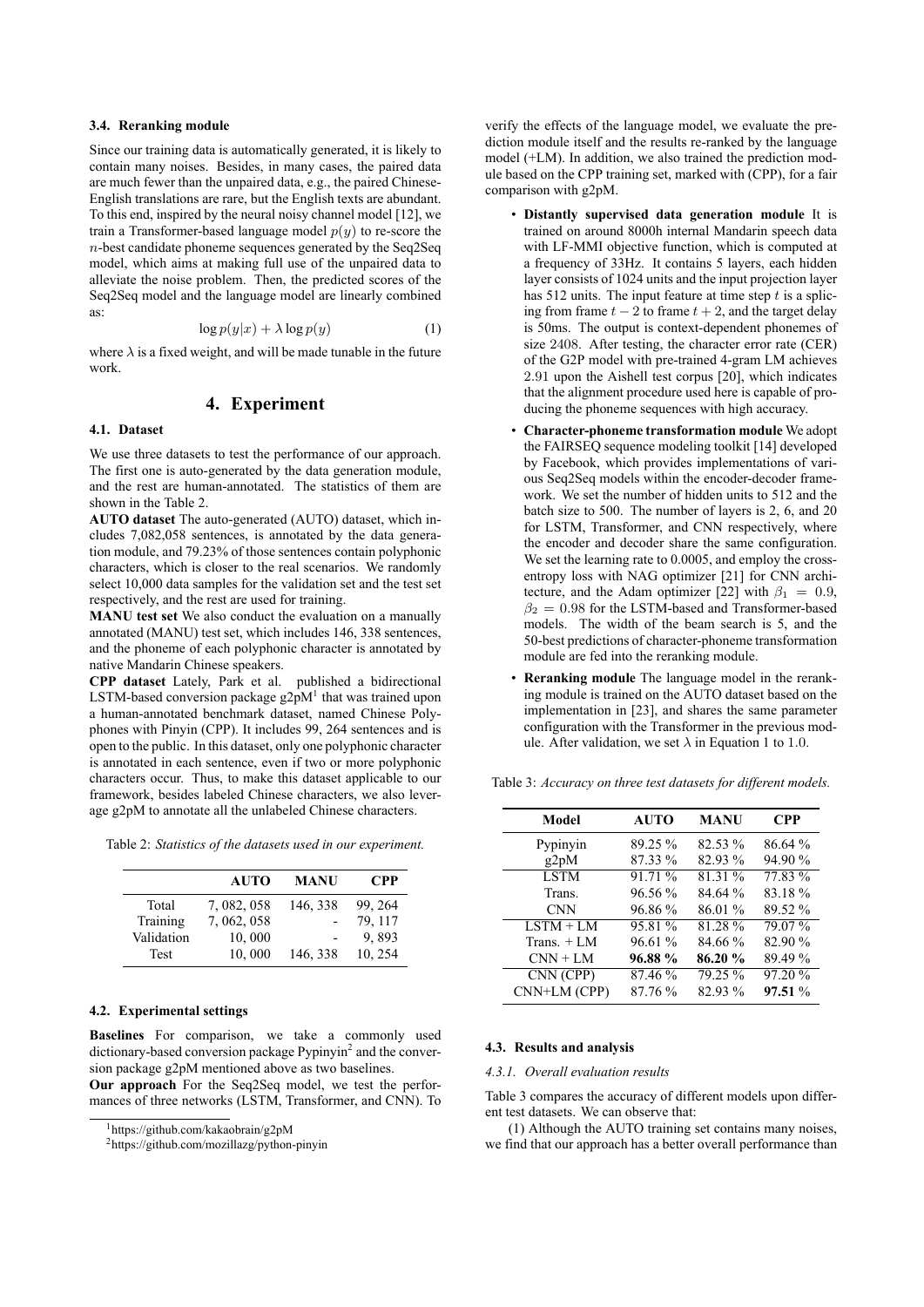| Polyphonic<br>character | Statistics (phoneme: frequency) |                  |           | Accuracy      |                 |            |                                 |                                      |
|-------------------------|---------------------------------|------------------|-----------|---------------|-----------------|------------|---------------------------------|--------------------------------------|
|                         |                                 | <b>CPP</b>       |           |               | <b>CPP+AUTO</b> |            | <b>Trained on</b><br><b>CPP</b> | <b>Trained on</b><br><b>CPP+AUTO</b> |
| 糊                       | hu2: 33                         | hu1:0            |           | hu2: 2221     | hu1:430         |            | 32.82 %                         | 61.83 %                              |
| 帖                       | tie $1:2$                       | tie $3:151$      | tie $4:0$ | tiel: $536$   | tie3: $2508$    | tie $4:16$ | $62.96\%$                       | $66.67\%$                            |
| 踏                       | ta4: 158                        | tal: $2$         |           | ta4: 1706     | ta1:790         |            | 77.50 %                         | 97.50 %                              |
| 重                       | chong $2:58$                    | zhong $4:99$     |           | chong2: 18349 | zhong4: 47635   |            | 54.68%                          | 82.31 %                              |
| 应                       | vin4: 129                       | $\text{vin}1:31$ |           | vin4: 26380   | vin1: 41543     |            | 39.89 %                         | 87.80 %                              |
| 少                       | shao $4:54$                     | shao $3:106$     |           | shao4: $9260$ | shao $3:70251$  |            | $80.28 \%$                      | 76.44 %                              |
| 得                       | de2:138                         | dei3:0           |           | de2:70497     | dei $3:25321$   |            | 52.35 %                         | 81.60 %                              |
| Overall                 |                                 | 79, 117          |           |               | 7, 141, 175     |            | 82.93 %                         | 85.13 %                              |

Table 4: Comparison of our approach trained with and without the AUTO dataset. Both models are tested upon the MANU test set.

baselines. That indicates the damage caused by noise is not enough to counteract the benefits from its volume and coverage. In addition, the CNN-based model outperforms the LSTMbased and Transformer-based models. A possible reason is that the LSTM structure cannot capture the reversed features, and compared with the Transformer network's attention mechanism, the sliding window in CNN is good at capturing local structures.

(2) Overall, the language model indeed improves the accuracy and the degree of improvement varies for different networks. For networks with poorer predictive accuracy, the usage of language models leads to greater improvements. That shows the language model can make up for the deficiency in the prediction model, and we believe that if more accurate phoneme sequences are available, its effect will be more significant.

(3) Both trained on the CPP training set, the CNN+LM model performs better than the g2pM model upon the CPP test set. Therefore, when the annotated training data is accessible. integrating auto-generated data can achieve better results.

(4) The accuracy upon the MANU test dataset is lower than that in the AUTO dataset. It is not surprising since the AUTO training set and the AUTO test set are homogeneous, while the manually annotated test sets contain less noise.

#### 4.3.2. Training data analysis

In this section, we give some examples to show how our approach improves the performances of long-tail polyphonic characters and those without strictly acknowledged pronunciation patterns. We train our character-phoneme transformation module (with CNN network) and reranking module on two datasets: one is the CPP dataset, denoted as CPP, and the other is the combination of the CPP and the AUTO training sets, denoted as CPP+AUTO. Both models are tested upon the MANU test set. Table 4 shows the statistics and the experimental results for several representative polyphonic characters.

For the long-tail polyphonic characters (e.g., "糊") and the characters with serious data imbalance (e.g., "帖" and "踏"), the introduction of AUTO training data greatly improves the predictive accuracy. This can be explained that the AUTO dataset has a large base, which provides more samples for the minority of pronunciations to augment the data. Moreover, even for the polyphonic characters with modest data imbalance problems (e.g., " $\hat{\mathbb{E}}$ " and " $\hat{w}$ "), the added AUTO training set can promote the accuracy as well, since additional data samples enable the

model to learn various patterns of the character. However, we also observe that when a character has a balanced distribution and its size is large enough for training (e.g., " $\mathcal{P}$ "), adding a large number of unbalanced data would impair the accuracy. After further checking, we find that such cases only take up a small proportion, and the loss of the accuracy is small, so it is acceptable in view of the profit brought by the AUTO training set

When there is no significant pronunciation difference in the usage of the polyphonic characters in daily life (e.g., "得"), the labeled pronunciations in human-annotated datasets depend entirely on the annotators' speaking habits. We observed that the annotators of the CPP dataset have labeled all the pronunciations of "得" as "de2", whereas under many situations, "dei3" is the more authentic answer. In the AUTO dataset, the ground truth is obtained via the real speech data, while less related to the speaking habit of a specific annotator. In other words, it is closer to the way most people speak.

# **5. Conclusion**

In this paper, we propose a framework trained in a distantly supervised way for Mandarin Chinese polyphone disambiguation. Instead of manual annotation, given some character sequences, our framework takes acoustic features as the basis to automatically generate the corresponding phoneme sequences. To take full advantage of the auto-generated phoneme sequences, we train the character-phoneme transformation module in the Seq2Seq manner and leverage a language model to alleviate the impact of noises. Experimental results show that our approach is competitive to the dictionary-based baseline and the models trained on human-annotated data. Especially, the integration of abundant auto-generated training data improves the predictive accuracy of some long-tailed and ambiguous polyphonic characters. In addition, our results are more consistent with the pronunciation habits of most people, but not specific annotators, which is essential for a Mandarin Chinese TTS system to produce natural speech.

# 6. Acknowledgements

This work was supported by the National Key R&D Program of China (2018YFC0116703).